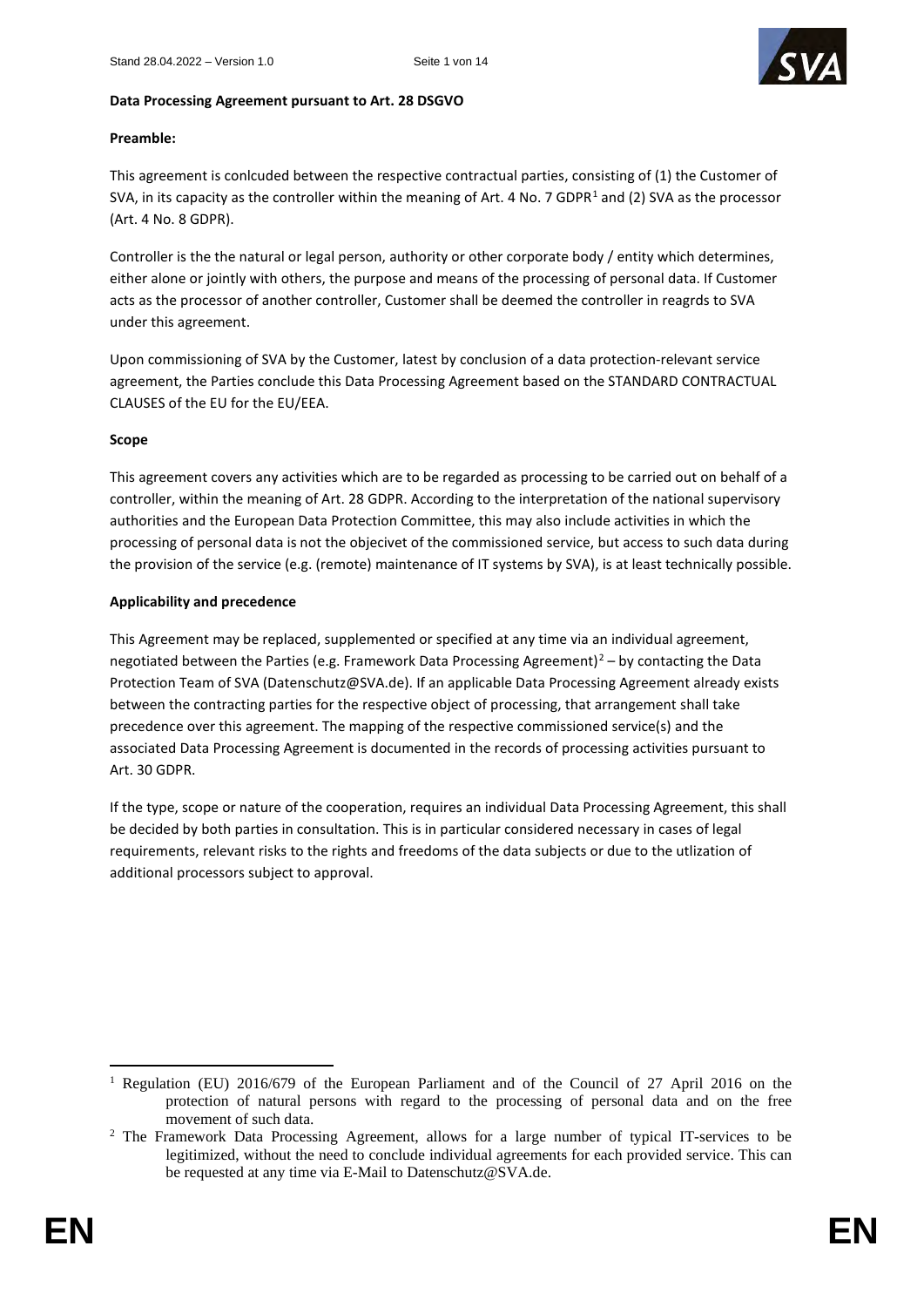

#### **STANDARD CONTRACTUAL CLAUSES**

## **SECTION I**

## *Clause 1*

## *Purpose and scope*

- (a) The purpose of these Standard Contractual Clauses (the Clauses) is to ensure compliance with Article 28(3) and (4) of Regulation (EU) 2016/679 of the European Parliament and of the Council of 27 April 2016 on the protection of natural persons with regard to the processing of personal data and on the free movement of such data.
- (b) The controllers and processors listed in Annex I have agreed to these Clauses in order to ensure compliance with Article 28(3) and (4) of Regulation (EU) 2016/679 and/or Article 29 (3) and (4) Regulation (EU) 2018/1725.
- (c) These Clauses apply to the processing of personal data as specified in Annex II.
- (d) Annexes I to IV are an integral part of the Clauses.
- (e) These Clauses are without prejudice to obligations to which the controller is subject by virtue of Regulation (EU) 2016/679 and/or Regulation (EU) 2018/1725.
- (f) These Clauses do not by themselves ensure compliance with obligations related to international transfers in accordance with Chapter V of Regulation (EU) 2016/679 and/or Regulation (EU) 2018/1725.

### *Clause 2*

## *Invariability of the Clauses*

- (a) The Parties undertake not to modify the Clauses, except for adding information to the Annexes or updating information in them.
- (b) This does not prevent the Parties from including the standard contractual clauses laid down in these Clauses in a broader contract, or from adding other clauses or additional safeguards provided that they do not directly or indirectly contradict the Clauses or detract from the fundamental rights or freedoms of data subjects.

## *Clause 3*

#### *Interpretation*

- (a) Where these Clauses use the terms defined in Regulation (EU) 2016/679 or Regulation (EU) 2018/1725 respectively, those terms shall have the same meaning as in that Regulation.
- (b) These Clauses shall be read and interpreted in the light of the provisions of Regulation (EU) 2016/679 or Regulation (EU) 2018/1725 respectively.
- (c) These Clauses shall not be interpreted in a way that runs counter to the rights and obligations provided for in Regulation (EU) 2016/679 / Regulation (EU) 2018/1725 or in a way that prejudices the fundamental rights or freedoms of the data subjects.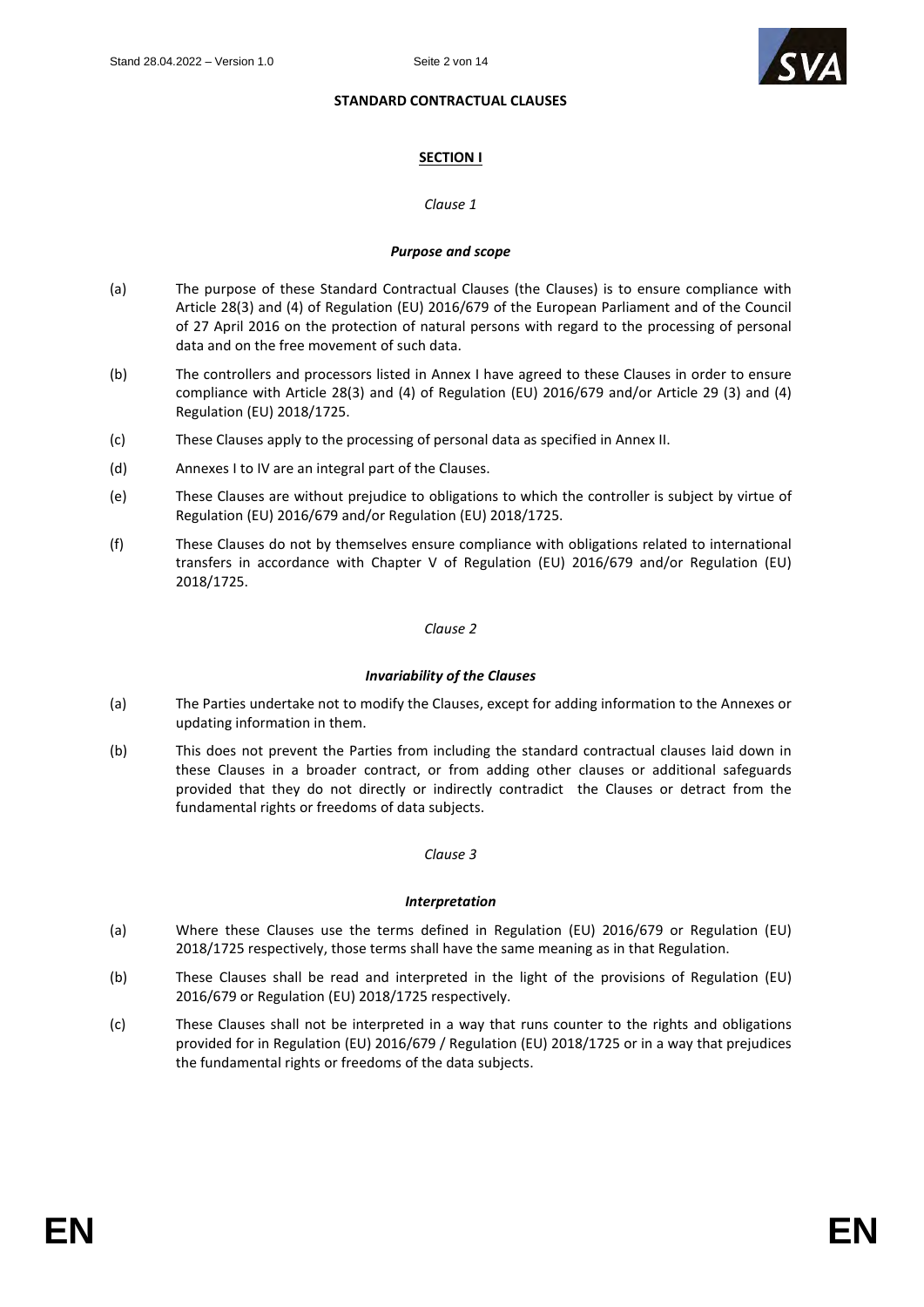

*Clause 4*

# *Hierarchy*

In the event of a contradiction between these Clauses and the provisions of related agreements between the Parties existing at the time when these Clauses are agreed or entered into thereafter, these Clauses shall prevail.

# *Clause 5 - Optional*

# *Docking clause*

- (a) Any entity that is not a Party to these Clauses may, with the agreement of all the Parties, accede to these Clauses at any time as a controller or a processor by completing the Annexes and signing Annex I.
- (b) Once the Annexes in (a) are completed and signed, the acceding entity shall be treated as a Party to these Clauses and have the rights and obligations of a controller or a processor, in accordance with its designation in Annex I.
- (c) The acceding entity shall have no rights or obligations resulting from these Clauses from the period prior to becoming a Party.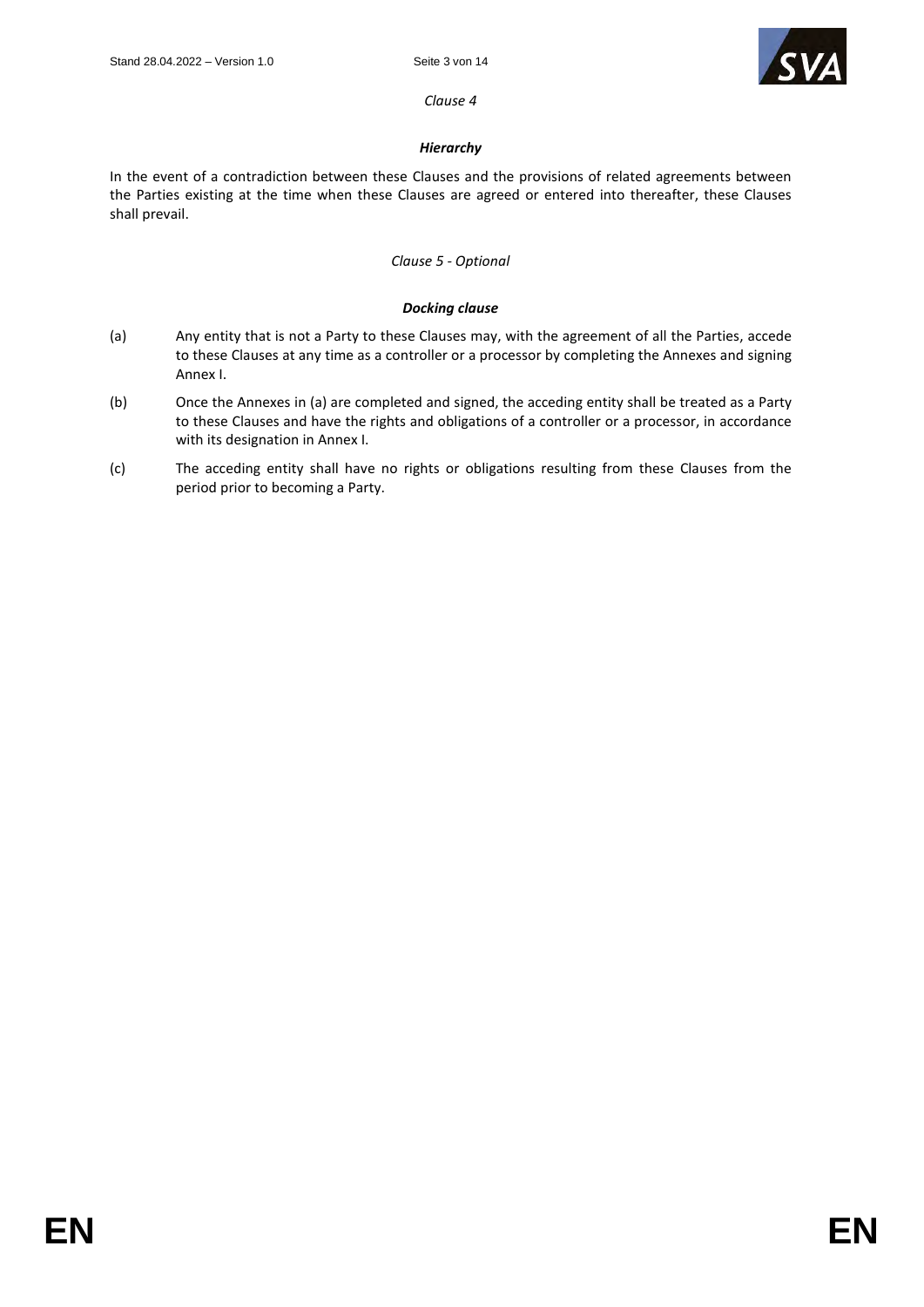

### **SECTION II – OBLIGATIONS OF THE PARTIES**

## *Clause 6*

## *Description of processing(s)*

The details of the processing operations, in particular the categories of personal data and the purposes of processing for which the personal data is processed on behalf of the controller, are specified in Annex II.

*Clause7* 

## *Obligations of the Parties*

## **7.1. Instructions**

- (a) The processor shall process personal data only on documented instructions from the controller, unless required to do so by Union or Member State law to which the processor is subject. In this case, the processor shall inform the controller of that legal requirement before processing, unless the law prohibits this on important grounds of public interest. Subsequent instructions may also be given by the controller throughout the duration of the processing of personal data. These instructions shall always be documented.
- (b) The processor shall immediately inform the controller if, in the processor's opinion, instructions given by the controller infringe Regulation (EU) 2016/679 / Regulation (EU) 2018/1725 or the applicable Union or Member State data protection provisions.

### **7.2. Purpose limitation**

The processor shall process the personal data only for the specific purpose(s) of the processing, as set out in Annex II, unless it receives further instructions from the controller.

## **7.3. Duration of the processing of personal data**

Processing by the processor shall only take place for the duration specified in Annex II.

## **7.4. Security of processing**

- (a) The processor shall at least implement the technical and organisational measures specified in Annex III to ensure the security of the personal data. This includes protecting the data against a breach of security leading to accidental or unlawful destruction, loss, alteration, unauthorised disclosure or access to the data (personal data breach). In assessing the appropriate level of security, the Parties shall take due account of the state of the art, the costs of implementation, the nature, scope, context and purposes of processing and the risks involved for the data subjects.
- (b) The processor shall grant access to the personal data undergoing processing to members of its personnel only to the extent strictly necessary for implementing, managing and monitoring of the contract. The processor shall ensure that persons authorised to process the personal data received have committed themselves to confidentiality or are under an appropriate statutory obligation of confidentiality.

#### **7.5. Sensitive data**

If the processing involves personal data revealing racial or ethnic origin, political opinions, religious or philosophical beliefs, or trade union membership, genetic data or biometric data for the purpose of uniquely identifying a natural person, data concerning health or a person's sex life or sexual orientation, or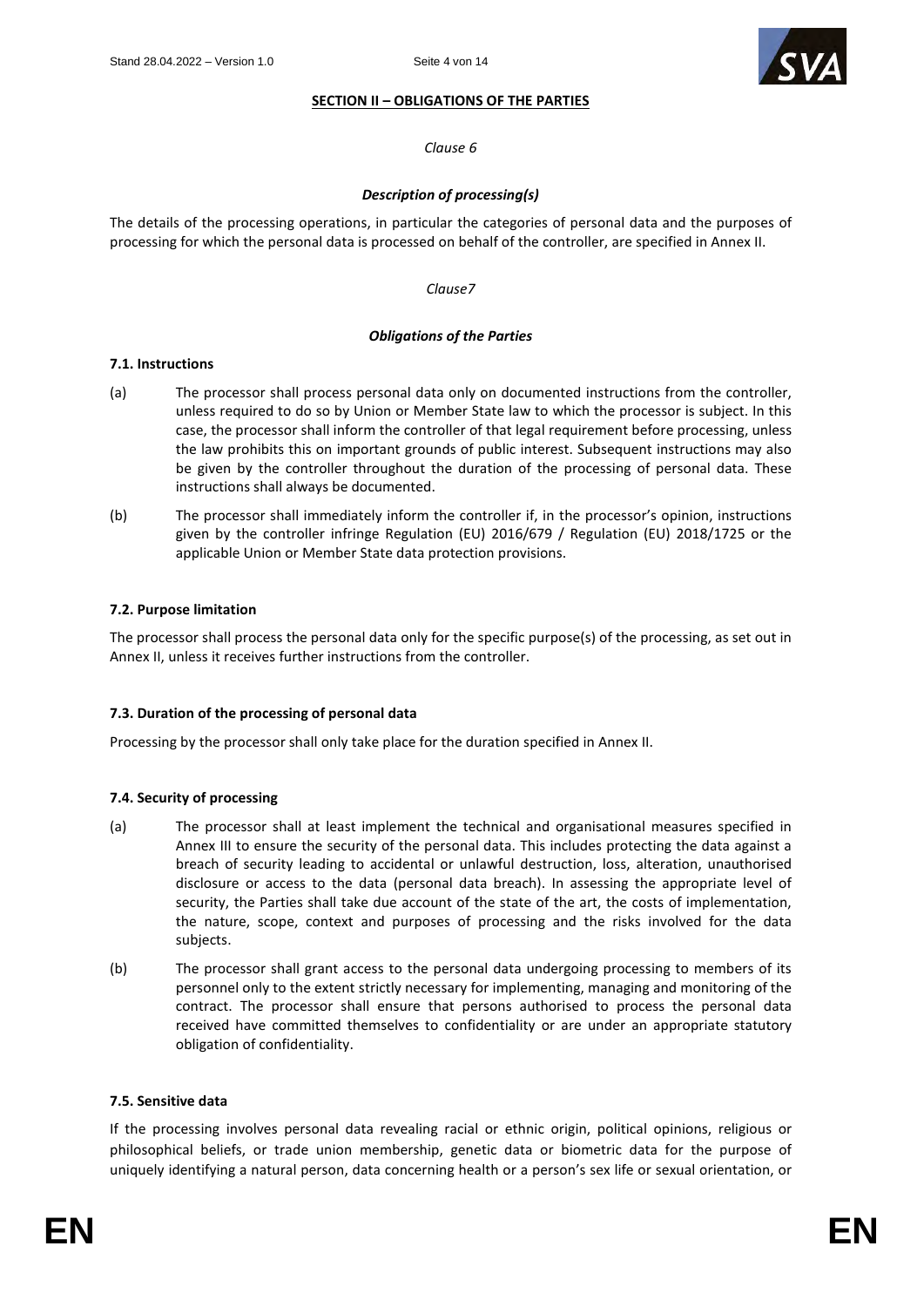

data relating to criminal convictions and offences ("sensitive data"), the processor shall apply specific restrictions and/or additional safeguards.

#### **7.6 Documentation and compliance**

- (a) The Parties shall be able to demonstrate compliance with these Clauses.
- (b) The processor shall deal promptly and adequately with inquiries from the controller about the processing of data in accordance with these Clauses.
- (c) The processor shall make available to the controller all information necessary to demonstrate compliance with the obligations that are set out in these Clauses and stem directly from Regulation (EU) 2016/679 and/or Regulation (EU) 2018/1725. At the controller's request, the processor shall also permit and contribute to audits of the processing activities covered by these Clauses, at reasonable intervals or if there are indications of non-compliance. In deciding on a review or an audit, the controller may take into account relevant certifications held by the processor.
- (d) The controller may choose to conduct the audit by itself or mandate an independent auditor. Audits may also include inspections at the premises or physical facilities of the processor and shall, where appropriate, be carried out with reasonable notice.
- (e) The Parties shall make the information referred to in this Clause, including the results of any audits, available to the competent supervisory authority/ies on request.

### **7.7. Use of sub-processors**

- (a) GENERAL WRITTEN AUTHORISATION: The processor has the controller's general authorisation for the engagement of sub-processors from an agreed list. The processor shall specifically inform in writing the controller of any intended changes of that list through the addition or replacement of sub-processors at least two weeks (where possible) in advance, thereby giving the controller sufficient time to be able to object to such changes prior to the engagement of the concerned sub-processor(s). The processor shall provide the controller with the information necessary to enable the controller to exercise the right to object.
- (b) Where the processor engages a sub-processor for carrying out specific processing activities (on behalf of the controller), it shall do so by way of a contract which imposes on the sub-processor, in substance, the same data protection obligations as the ones imposed on the data processor in accordance with these Clauses. The processor shall ensure that the sub-processor complies with the obligations to which the processor is subject pursuant to these Clauses and to Regulation (EU) 2016/679 and/or Regulation (EU) 2018/1725.
- (c) At the controller's request, the processor shall provide a copy of such a sub-processor agreement and any subsequent amendments to the controller. To the extent necessary to protect business secret or other confidential information, including personal data, the processor may redact the text of the agreement prior to sharing the copy.
- (d) The processor shall remain fully responsible to the controller for the performance of the subprocessor's obligations in accordance with its contract with the processor. The processor shall notify the controller of any failure by the sub-processor to fulfil its contractual obligations.
- (e) The processor shall agree a third party beneficiary clause with the sub-processor whereby in the event the processor has factually disappeared, ceased to exist in law or has become insolvent the controller shall have the right to terminate the sub-processor contract and to instruct the sub-processor to erase or return the personal data.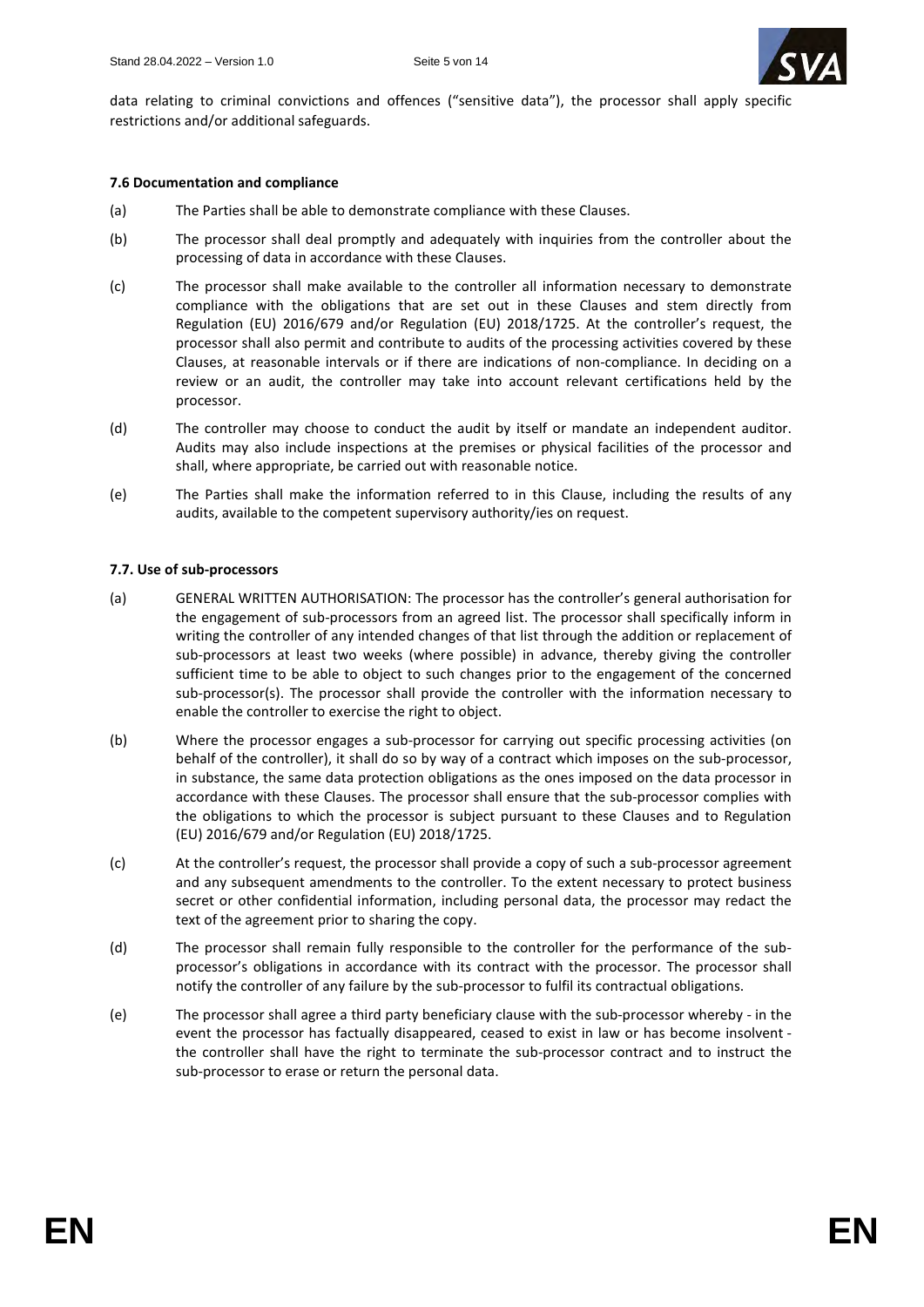

## **7.8. International transfers**

- (a) Any transfer of data to a third country or an international organisation by the processor shall be done only on the basis of documented instructions from the controller or in order to fulfil a specific requirement under Union or Member State law to which the processor is subject and shall take place in compliance with Chapter V of Regulation (EU) 2016/679 or Regulation (EU) 2018/1725.
- (b) The controller agrees that where the processor engages a sub-processor in accordance with Clause 7.7. for carrying out specific processing activities (on behalf of the controller) and those processing activities involve a transfer of personal data within the meaning of Chapter V of Regulation (EU) 2016/679, the processor and the sub-processor can ensure compliance with Chapter V of Regulation (EU) 2016/679 by using standard contractual clauses adopted by the Commission in accordance with of Article 46(2) of Regulation (EU) 2016/679, provided the conditions for the use of those standard contractual clauses are met.

### *Clause 8*

### *Assistance to the controller*

- (a) The processor shall promptly notify the controller of any request it has received from the data subject. It shall not respond to the request itself, unless authorised to do so by the controller.
- (b) The processor shall assist the controller in fulfilling its obligations to respond to data subjects' requests to exercise their rights, taking into account the nature of the processing. In fulfilling its obligations in accordance with (a) and (b), the processor shall comply with the controller's instructions
- (c) In addition to the processor's obligation to assist the controller pursuant to Clause 8(b), the processor shall furthermore assist the controller in ensuring compliance with the following obligations, taking into account the nature of the data processing and the information available to the processor:
	- (1) the obligation to carry out an assessment of the impact of the envisaged processing operations on the protection of personal data (a 'data protection impact assessment') where a type of processing is likely to result in a high risk to the rights and freedoms of natural persons;
	- (2) the obligation to consult the competent supervisory authority/ies prior to processing where a data protection impact assessment indicates that the processing would result in a high risk in the absence of measures taken by the controller to mitigate the risk;
	- (3) the obligation to ensure that personal data is accurate and up to date, by informing the controller without delay if the processor becomes aware that the personal data it is processing is inaccurate or has become outdated;
	- (4) the obligations in Article 32 Regulation (EU) 2016/679.
- (d) The Parties shall set out in Annex III the appropriate technical and organisational measures by which the processor is required to assist the controller in the application of this Clause as well as the scope and the extent of the assistance required.

#### *Clause 9*

# *Notification of personal data breach*

In the event of a personal data breach, the processor shall cooperate with and assist the controller for the controller to comply with its obligations under Articles 33 and 34 Regulation (EU) 2016/679 or under Articles 34 and 35 Regulation (EU) 2018/1725, where applicable, taking into account the nature of processing and the information available to the processor.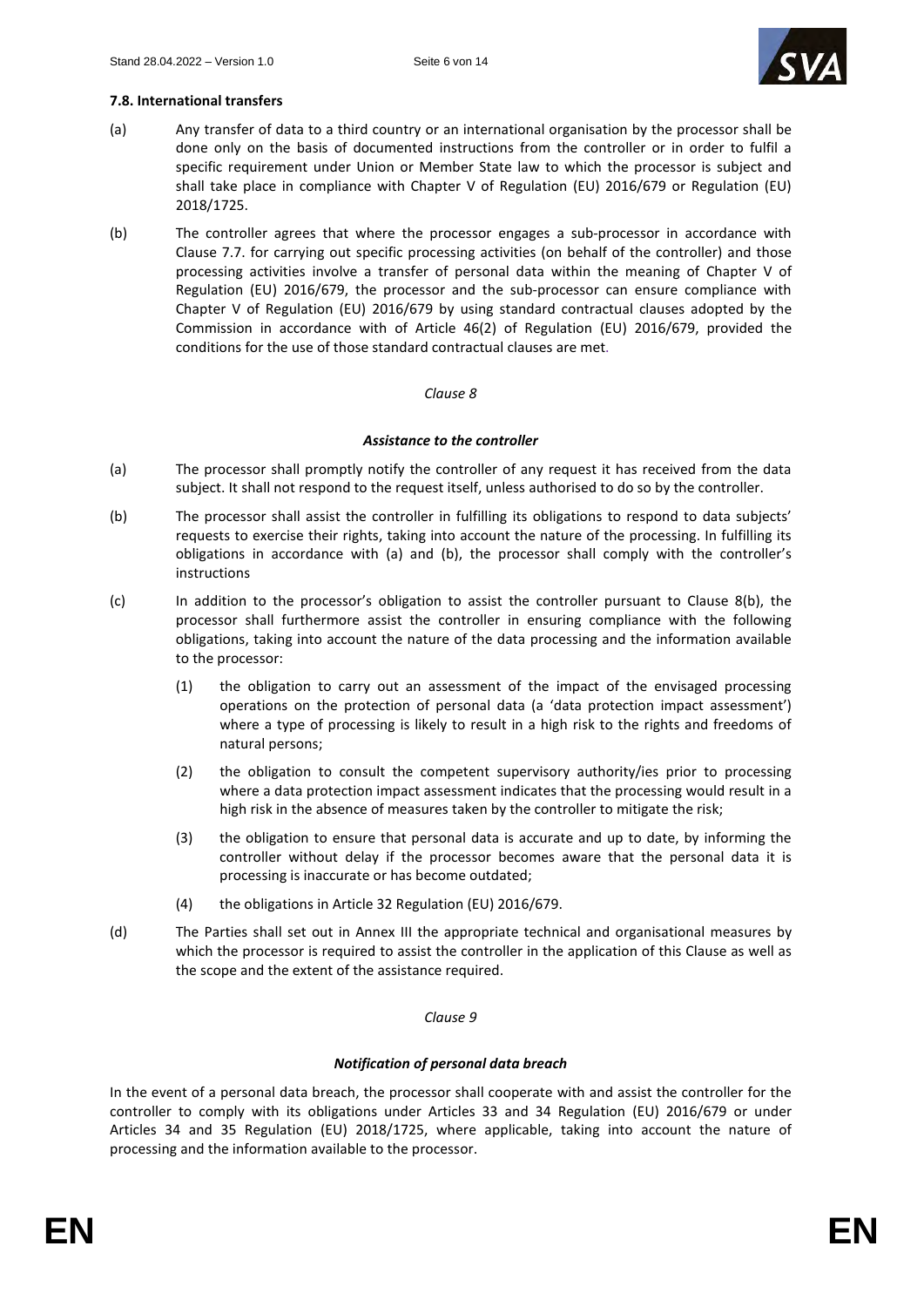

## **9.1 Data breach concerning data processed by the controller**

In the event of a personal data breach concerning data processed by the controller, the processor shall assist the controller:

- (a) in notifying the personal data breach to the competent supervisory authority/ies, without undue delay after the controller has become aware of it, where relevant/(unless the personal data breach is unlikely to result in a risk to the rights and freedoms of natural persons);
- (b) in obtaining the following information which, pursuant to Article 33(3) Regulation (EU) 2016/679, shall be stated in the controller's notification, and must at least include:
	- (1) the nature of the personal data including where possible, the categories and approximate number of data subjects concerned and the categories and approximate number of personal data records concerned;
	- (2) the likely consequences of the personal data breach;
	- (3) the measures taken or proposed to be taken by the controller to address the personal data breach, including, where appropriate, measures to mitigate its possible adverse effects.

Where, and insofar as, it is not possible to provide all this information at the same time, the initial notification shall contain the information then available and further information shall, as it becomes available, subsequently be provided without undue delay.

(c) in complying, pursuant to Article 34 Regulation (EU) 2016/679, with the obligation to communicate without undue delay the personal data breach to the data subject, when the personal data breach is likely to result in a high risk to the rights and freedoms of natural persons.

#### **9.2 Data breach concerning data processed by the processor**

In the event of a personal data breach concerning data processed by the processor, the processor shall notify the controller without undue delay after the processor having become aware of the breach. Such notification shall contain, at least:

- (a) a description of the nature of the breach (including, where possible, the categories and approximate number of data subjects and data records concerned);
- (b) the details of a contact point where more information concerning the personal data breach can be obtained;
- (c) its likely consequences and the measures taken or proposed to be taken to address the breach, including to mitigate its possible adverse effects.

Where, and insofar as, it is not possible to provide all this information at the same time, the initial notification shall contain the information then available and further information shall, as it becomes available, subsequently be provided without undue delay.

The Parties shall set out in Annex III all other elements to be provided by the processor when assisting the controller in the compliance with the controller's obligations under Articles 33 and 34 of Regulation (EU) 2016/679.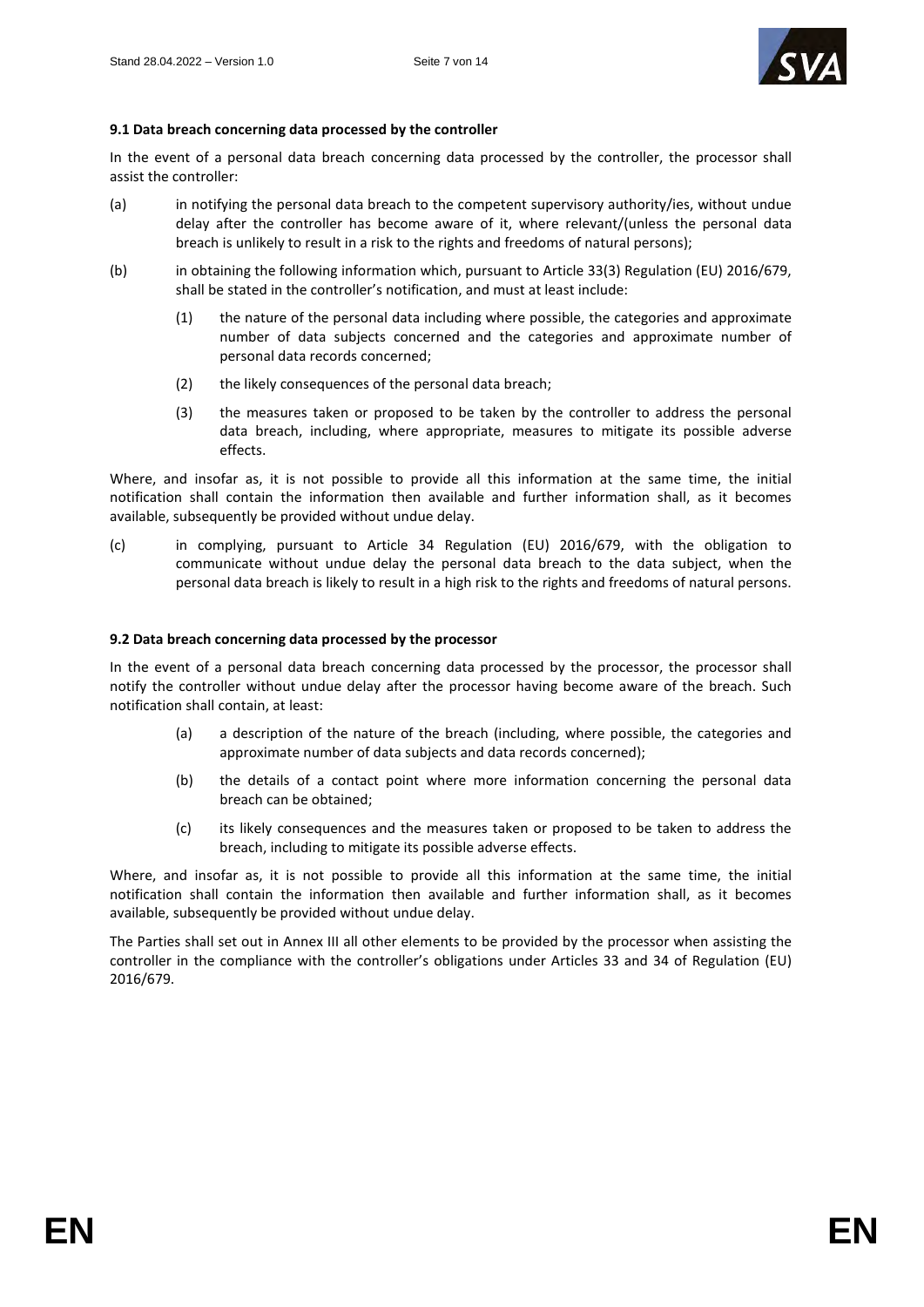

## **SECTION III – FINAL PROVISIONS**

## *Clause 10*

#### *Non-compliance with the Clauses and termination*

- (a) Without prejudice to any provisions of Regulation (EU) 2016/679 and/or Regulation (EU) 2018/1725, in the event that the processor is in breach of its obligations under these Clauses, the controller may instruct the processor to suspend the processing of personal data until the latter complies with these Clauses or the contract is terminated. The processor shall promptly inform the controller in case it is unable to comply with these Clauses, for whatever reason.
- (b) The controller shall be entitled to terminate the contract insofar as it concerns processing of personal data in accordance with these Clauses if:
	- (1) the processing of personal data by the processor has been suspended by the controller pursuant to point (a) and if compliance with these Clauses is not restored within a reasonable time and in any event within one month following suspension;
	- (2) the processor is in substantial or persistent breach of these Clauses or its obligations under Regulation (EU) 2016/679 and/or Regulation (EU) 2018/1725;
	- (3) the processor fails to comply with a binding decision of a competent court or the competent supervisory authority/ies regarding its obligations pursuant to these Clauses or to Regulation (EU) 2016/679 and/or Regulation (EU) 2018/1725.
- (c) The processor shall be entitled to terminate the contract insofar as it concerns processing of personal data under these Clauses where, after having informed the controller that its instructions infringe applicable legal requirements in accordance with Clause 7.1 (b), the controller insists on compliance with the instructions.
- (d) Following termination of the contract, the processor shall, at the choice of the controller, delete all personal data processed on behalf of the controller and certify to the controller that it has done so, or, return all the personal data to the controller and delete existing copies unless Union or Member State law requires storage of the personal data. Until the data is deleted or returned, the processor shall continue to ensure compliance with these Clauses.

#### *Clause 11*

*(Supplements to the standard contractual clauses by the contracting parties)*

## *Choice of law and place of jurisdiction*

- a) This contract and all legal transactions concluded in the context of its execution shall be governed by German law to the exclusion of the UN Convention on Contracts for the International Sale of Goods (UNCITRAL) and, to the extent applicable, the GDPR.
- b) The parties agree for all legal disputes arising from or in connection with this contract that the competent courts are those of the registered office of the controller.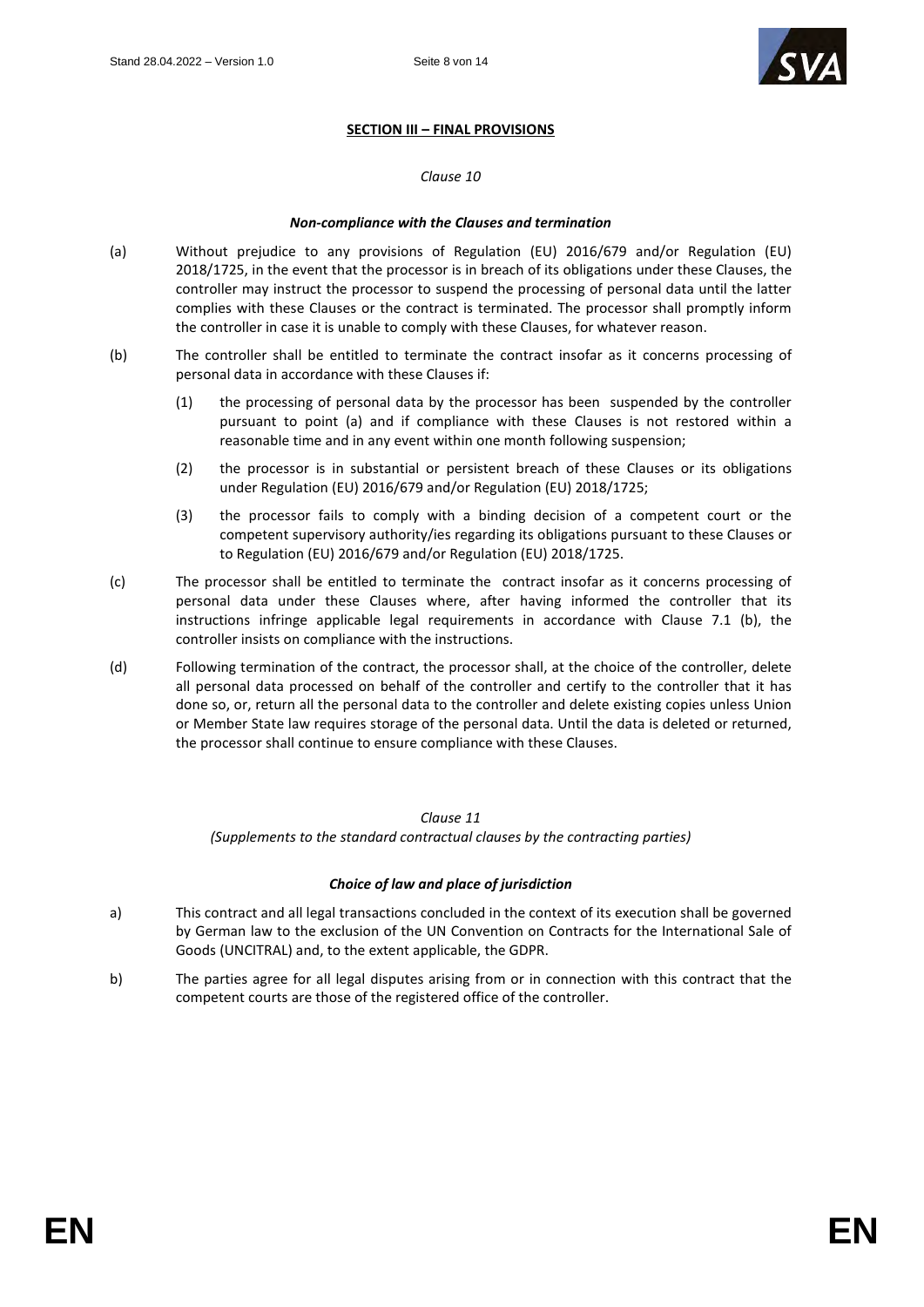

## **ANNEX I LIST OF PARTIES**

- 1. Name und Adress of company: SVA System Vertrieb Alexander GmbH, Borsigstraße 26, 65205 Wiesbaden, Germany
- 2. Name Data Protection Officer (DPO): Michael Neunaber Adress Data Protection Officer: Borsigstraße 26, 65205 Wiesbaden, Germany Name, Role und Contact Info: Data Protection Officer SVA, +49 151 18027863, [datenschutz@sva.de](mailto:datenschutz@sva.de)

| Role:                                                                                                | $\Box$ Controller $\boxtimes$ Processor | Signature: |
|------------------------------------------------------------------------------------------------------|-----------------------------------------|------------|
| (Accession) Date: Corresponds to the signature date<br>of the service agreement.                     |                                         |            |
| Name and Surname: Michael Neunaber (DPO)<br>(authorized signatory)<br>System Vertrieb Alexander GmbH |                                         |            |
|                                                                                                      |                                         |            |

1. Name und Adress of company: *Corresponds to the specifications in the service contract* Name Data Protection Officer (DPO)<sup>[3](#page-8-0)</sup>: *To be provided by the controler (e.g. via Website or E-Mail notification)*

Adress Data Protection Officer: *To be provided by the controler (e.g. via Website or E-Mail notification)* Name, Role und Contact Info: *Corresponds to the specifications in the service contract*

Role: **⊠ Controller □ Processor** 

(Accession) Date: *Corresponds to the signature date of the service agreement.*

Name and Surname: *Corresponds to the specifications in the service contract* (authorized signatory)

<span id="page-8-0"></span><sup>&</sup>lt;sup>3</sup> If there is no legal obligation to appoint a data protection officer, plaese state an equivalent contact person.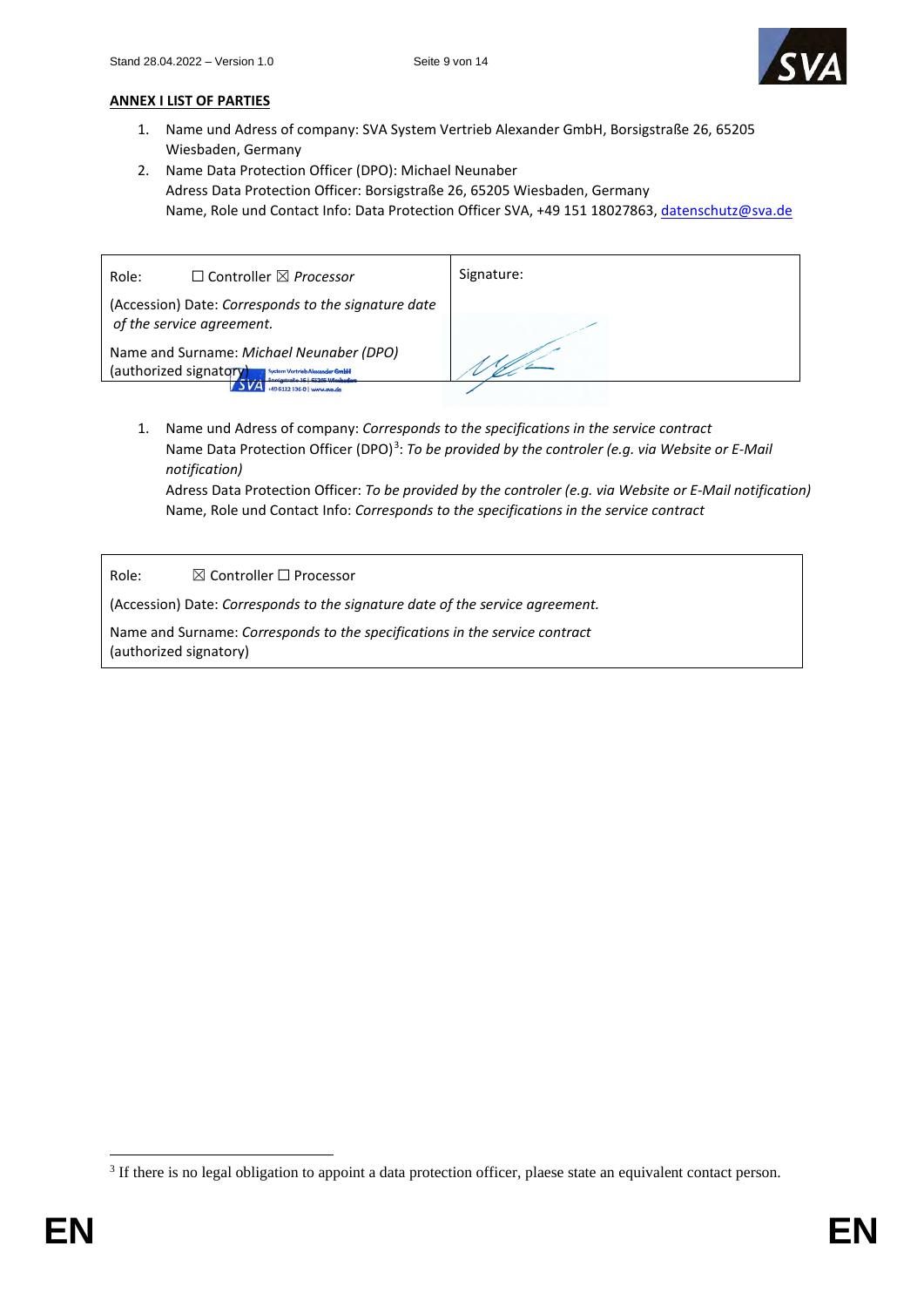

## **ANNEX II: DESCRIPTION OF THE PROCESSING**

For all listed categories of data subjects and personal data, the following shall apply: The controller shall notify the processor (supplier) of any personal data that deviates from those listed in this Annex. The to be adjusted types of personal data and categories of data subjects listed in the notification shall become an integral part of this agreement as a supplement. This also includes personal data to which you grant SVA access in connection with the provision of products or services. Unless otherwise agreed, the provisions of this contract on processing of personal data shall apply accordingly.

### *Categories of data subjects whose personal data is processed*

Specifying, deviating from or supplementing the categories of data subjects defined in the service agreement, the processing may include any categories of data subjects whose data is processed by the controller in context to the agreed servcies (such as maintained it-systems). This includes:

- Employed persons of the Principal within the meaning of § 26 BDSG,
- end customers/customers of the client,
- suppliers of the client,
- Others (guarantors, other third parties, such as tax consultants, etc.).

### *Categories of personal data processed*

Specifying, deviating from or supplementing the types of personal data defined in the service agreement, data processing may include the following:

- Master data (name, address, e-mail, tel. no., IP address, etc.),
- allocation data (customer no., employee no., member no., etc.),
- data from keyloggers (e.g. certain data of data loss prevention systems),
- telecommunications data (§ 3 TTDSG),
- other sensitive data without personal reference (business / trade secrets (§ 2 GeschGehG)).

*Sensitive data processed (if applicable) and applied restrictions or safeguards that fully take into consideration the nature of the data and the risks involved, such as for instance strict purpose limitation,*  access restrictions (including access only for staff having followed specialised training), keeping a record of *access to the data, restrictions for onward transfers or additional security measures.*

- special types of personal data (Art. 9 GDPR),
- financial/dunning data, data subject to professional privacy regulations (§ 203 StGB),
- results of automated decision making (scoring etc.)

#### *Nature of the processing*

The Nature of the processing results from the information and details of the corresponding service agreement and usually includes:

The possibility that the processoers gains access to data processed on the systems of the controller in the context of the (IT-)services agreed upon and or the processing of personal data in the context of Hosting-, Cloud- and Managed-Services.

#### *Purpose(s) for which the personal data is processed on behalf of the controller*

Support and (IT-)services, exemplarily within the scope of commissioning, installation and maintenance of hardware and software of the controller, hosting services as well as other services originating from the portfolio of the Processor.

#### *Duration of the processing*

The duration of the processing and term of this Agreement shall correspond to the duration of the corresponding Agreed Service(s).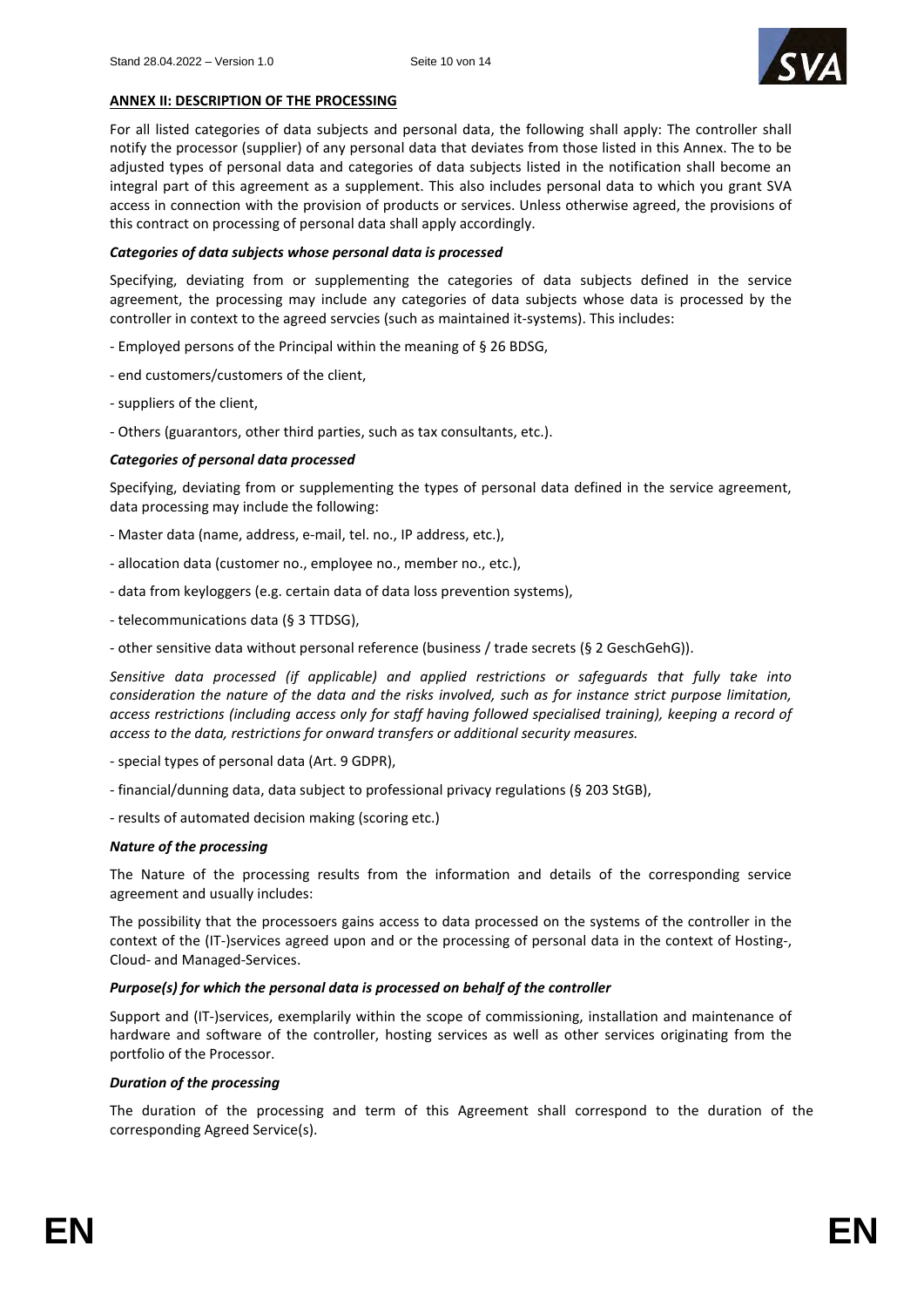

## **ANNEX III TECHNICAL AND ORGANISATIONAL MEASURES INCLUDING TECHNICAL AND ORGANISATIONAL MEASURES TO ENSURE THE SECURITY OF THE DATA**

The SVA has taken the technical and organisational protective measures documented below. Contractors and subcontractors may take alternative technical and organisational protective measures, provided that the following protective measures are not fallen short of. These shall be documented and attached to this agreement as an annex. If no annex to this agreement is attached, the following technical and organisational protective measures are deemed to have been fulfilled by the Contractor.

Taking into account the state of the art, the implementation costs and the type, scope, circumstances and purposes of processing as well as the varying probability of occurrence and severity of the risk to rights and freedoms of natural persons, SVA shall take appropriate technical and organisational measures to ensure a level of protection commensurate with the risk.

In assessing the appropriate level of protection, particular account must be taken of the risks inherent in processing, in particular those arising from destruction, loss, alteration or unauthorised disclosure or access, whether accidental or unlawful, to personal data transmitted, stored or otherwise processed.

## **1. Use of pseudonyms**

Personal data relating to the Contractor may be processed in such a way that it is not allocated to one specific data subject without additional information, provided that this additional information is kept separately and is subject to technical and organisational measures which prevent unauthorized identification of the data subject.

### **2. Encrypting measures**

- Encrypted storage of passwords
- Secure data transfer (e.g. SSL, FTPS, TLS)
- Secured WLAN

## **3. Measures to ensure confidentiality**

- *a. Measures that deny access to unauthorized persons:*
	- Door security (electronic door openers, combination lock)
	- Key management / documentation of key allocation
	- Specific safeguards for the server room
	- Specific safeguards for back-up storage and/or other data carriers
	- Non-reversible destruction of data carriers
	- Visitor regulation (Pick-up at reception, post-visit escort to the exit)
- *b. Measures, which prevent unauthorized persons from using the processing systems:*
	- Personal and individual user log-in when accessing the system or the corporate network
	- Authorization process for access authorization
	- Limitation of authorized users
	- Electronic documentation of passwords and protection of these documents from unauthorised access
	- Additional system log-in for specific applications
	- Automatic blocking of clients after a certain course of time without user activity (also password protected screen savers or automatic pausing)
	- Firewall
- *c. Measures, which guarantee that only authorized persons, have access to the processing systems and that personal data cannot be read, copied, modified or removed without authorization:*
	- Administration and documentation of differentiated authorizations
	- Evaluations/logging of data processing
	- Authorisation process for authorisations
	- Authorisation routines
	- Profiles/roles
	- Segregation of duties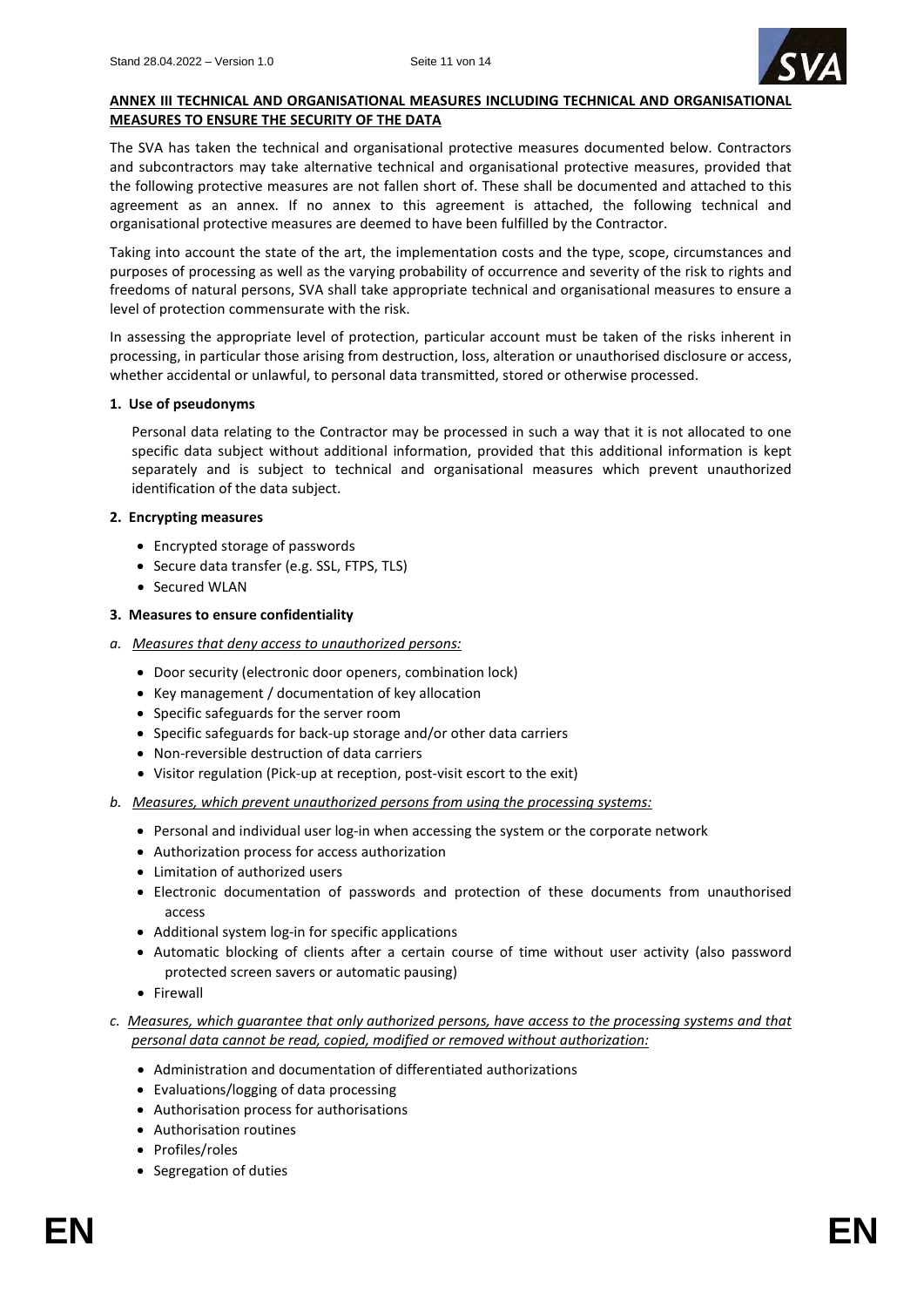

- Non-reversible deletion of data carriers
- *d. Measures, which guarantee that data collected for different purposes, can be processed separately:*
	- Access authorisations according to functional competence
	- Separate data processing through differentiated access authorisations
	- Multi-client capability of IT systems

### **4. Measures to secure integrity**

- Access rights
- Logging of system-relevant data
- Document Management System (DMS) with modification history
- Security / logging software
- Functional responsibilities, organization-determined competences
- Logging of read-access, data copy, modification or removal

### **5. Measures to secure and recover availability**

- Security concept for software and IT applications
- Back-up procedures and Storage procedures for back-ups (fire-proof safe, separate tape marks, etc.)
- Guaranteed data storage in secured network
- Demand-driven installation of security updates
- Hard disk mirroring
- Establishment of an uninterruptible power supply (UPS)
- Fire and/or extinguishing water protection for the server rooms and archive rooms
- Air-conditioned server room
- Virus protection
- Firewall
- Redundant, locally separated data storage (offsite storage)

### **6. Measures to ensure load bearing capacity**

- Redundant power supply
- Sufficient capacity of IT systems and facilities
- Procedure to logistically steer the avoidance of power peaks
- Redundant systems/facilities
- Resilience and error management
- **7. Measures to regularly inspect, assess and evaluate the effectiveness of the technical and organisational measures**
	- Procedures for regular inspections/audits
	- Policies for regular inspection, assessment, and evaluation

## **8. Instruction/order control**

- Contract for order data processing pursuant to Art. 28 para. 3 GDPR with provisions on the rights and obligations of the order processor and responsible party
- Process for issuing and/or following instructions
- Determination of contact persons and/or responsible employees
- Control/verification of order execution according to instructions
- Training/instruction of all employees with access rights at the order processor's premises
- Commitment of all employees to confidentiality
- Appointment of a data protection officer pursuant to Art. 37 et seq. GDPR: Michael Neunaber (SVA System Vertrieb Alexander GmbH, Borsigstraße 26, 65205 Wiesbaden, mobile: +49 151 18027863, fax: +49 6211 536-399, datenschutz@sva.de) is named as internal data protection officer.
- Keeping a list of processing activities pursuant to Art. 30 para. 2 GDPR
- Documentation and escalation process for violations of the protection of personal data
- Guidelines/provisions to ensure technical and organisational measures for the safety of processing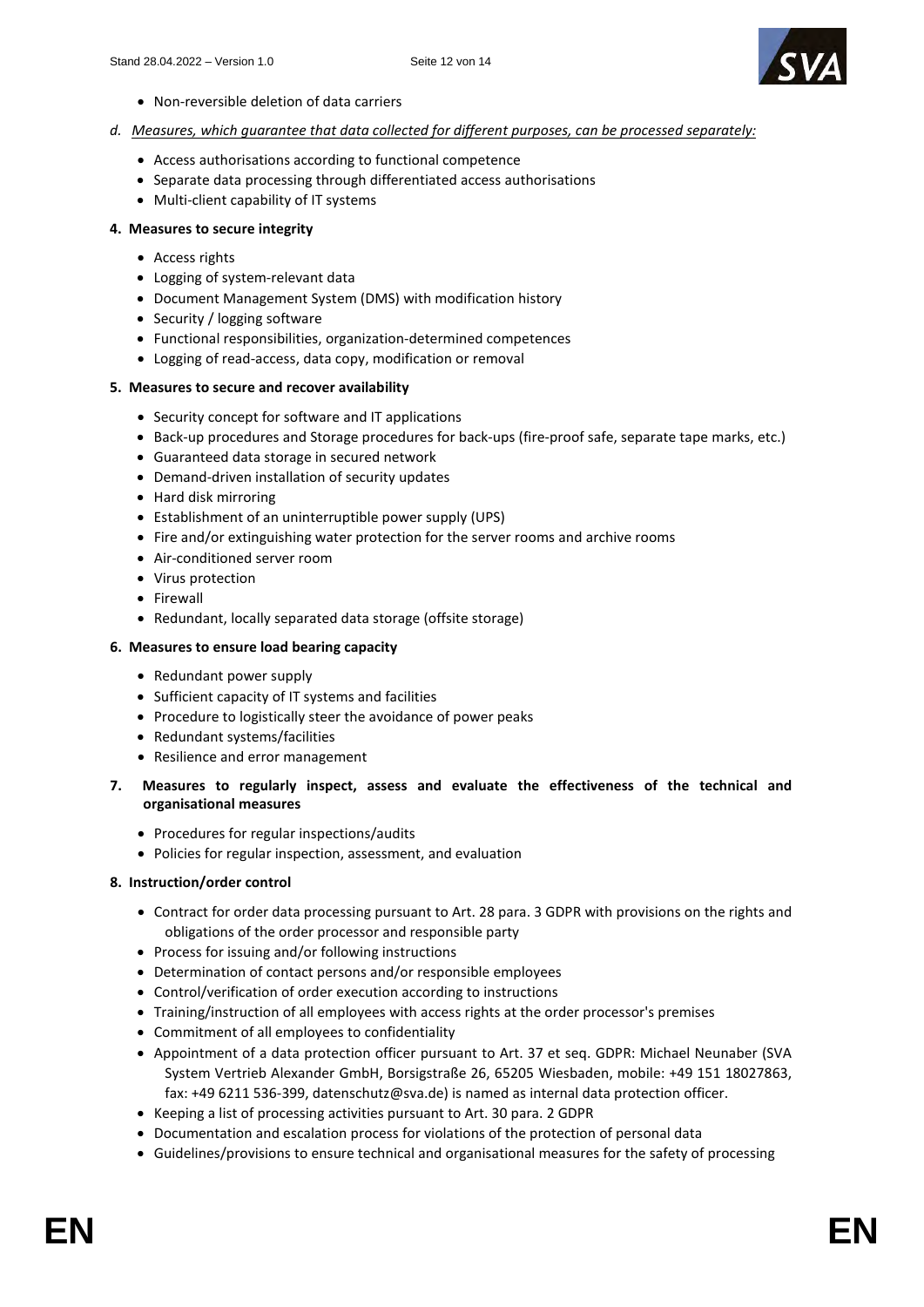

- Process for the forwarding of requests from data subjects
- **9. Compliance with approved rules of conduct pursuant to Article 40 DSGVO or with an approved certification procedure pursuant to Article 42 DSGVO as a factor demonstrating compliance with the above requirements (1. to 8.)**

SVA maintains the monitoring of measures and implementation documentation covering employee activity in the following areas:

- Data protection directive
- Data protection policy
- IT guideline
- Authorisation policy